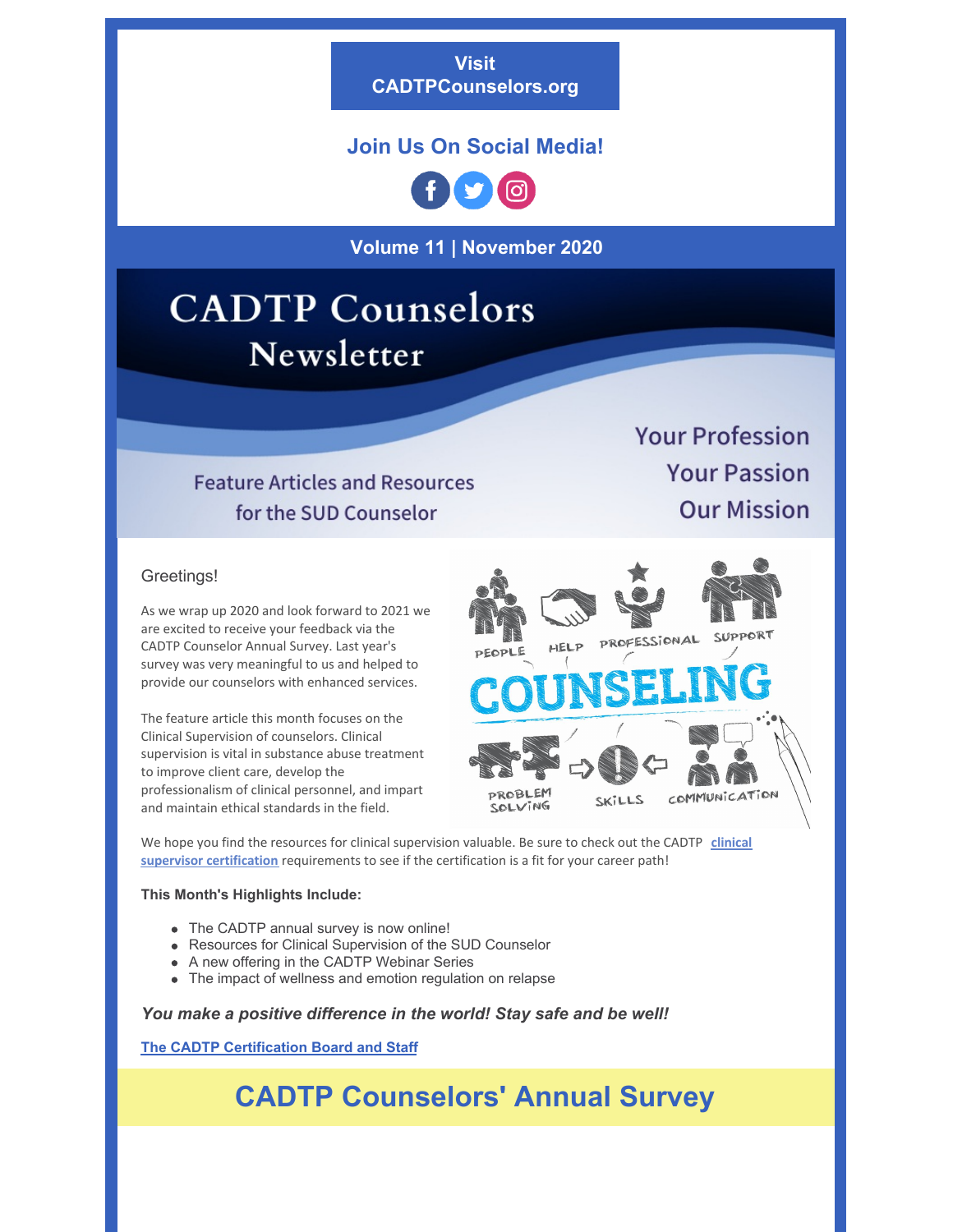# Tell us what you think Your Opinion Matters!

# **COMPLETE OUR SURVEY** for the TO WIN \$25 VISA GIFT CARD

## **Your Opinion Matters to CADTP!**

Once a year, CADTP conducts a survey of registered and certified counselors. A short 14 question survey will let us know how we are doing and what services are important to you. Take the survey and enter into a contest for a chance to win one of eight \$25 Visa gift cards! Survey results will be published anonymously.

**Take the [Survey!](http://survey.constantcontact.com/survey/a07ehdb9vxqkgjxd1ee/start)**

**[Download](https://files.constantcontact.com/33f12ce8201/caa0f03e-2412-4fab-95b2-d2934bb611cf.pdf) 2019 Survey Results**

# **Feature Article**

# **Clinical Supervision for the SUD Counselor**

## **Treatment Improvement Protocol (TIP) 52**

Clinical supervision is a profession with its own theories, practices, and standards. There are several definitions of supervision. According to Technical Assistance Publication (TAP) 21-A, Competencies for Substance Abuse Treatment Clinical Supervisors, clinical supervision is a social influence process that occurs over time, in which the supervisor participates with supervisors to ensure quality of clinical care. Effective supervisors observe, mentor, coach, evaluate, inspire, and create an atmosphere that promotes self-motivation, learning, and professional development. They build teams, create cohesion, resolve conflict, and shape agency culture while attending to ethical and diversity issues in all aspects of the process.

**Clinical Supervision and Professional Development of** the Substance Abuse Counselor

> **A Treatment Improvement Protocol** TIP

> > **XSAMHSA**

#### **READ [MORE](https://cadtpcounselors.org/clinical-supervision-of-the-sud-counselor/)**

# **CEU Provider Spotlight**

## **V-Solutions Consulting**

V-Solutions Consulting, LLC offers a menu of training services that include: Conflict resolution, cultural competency, motivational interviewing, CPR/first aid, emotional regulation, recognizing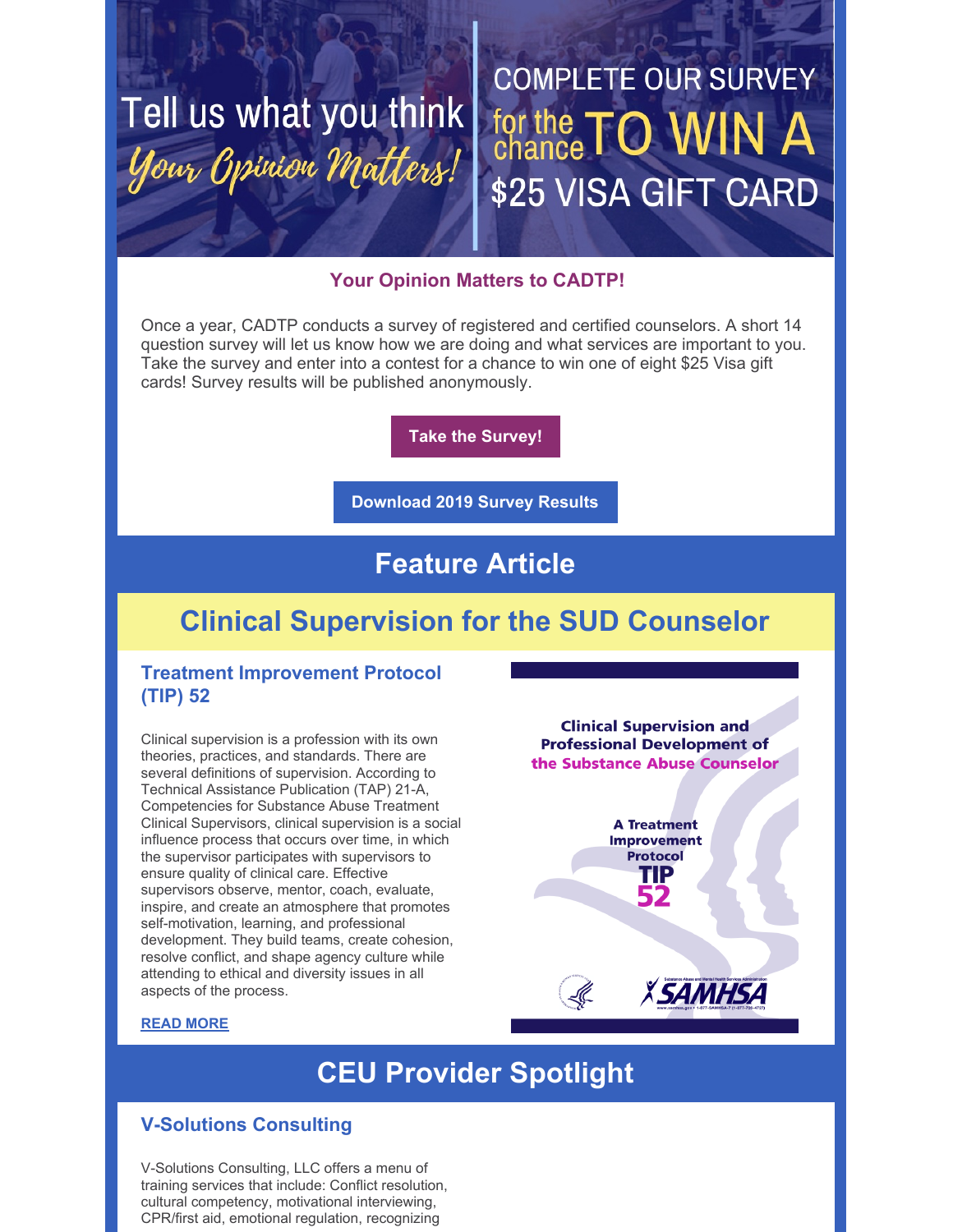substance abuse and mental health issues in the workplace.

V-Solutions Consulting is a CADTP approved CEU provider. Check out V-Solutions' Motivational Interviewing training on the **CADTP [Calendar](https://cadtpcounselors.org/event/using-motivational-interviewing-to-help-clients/2020-11-20/) of Events.**



**Visit [V-Solutions](https://vsolutionsconsulting.com/) Consulting**

**Search All CADTP [Approved](https://cadtpcounselors.org/ceu-providers/) CEU Providers**

# **Upcoming Events**

### **CADTP Webinar Series**

**Substance Abuse Treatment for Forensic Populations**

> **November 18, 2020 Noon - 1:30 pm**

**Free • 1.5 CEUs**

**Dr. Aracely Lopez** @V-Solutions Consulting, LLC

**Dr. Nola Veazie** Founder and Chief Operating Officer @V-Solutions Consulting, LLC

**[Register](https://us02web.zoom.us/webinar/register/WN_9HOjqXKbRYmtiGuEhEWq-A) for the Webinar**



**Topical Webinars for SUD Treatment Providers** 

## **LGBTQIA2+ Certificate**

This workshop helps all organizations, employees of all walks of life to improve their LGBTQIA2+ friendliness, education 101, terminology, and understanding the history and the lifestyle/cultural of the population. Presented by CCAPP.

- A LGBTQIA2+ Certificate will be issued once the full completion of the course on the last day.
- Must complete all 21 hours to get issued a CCAPP LGBTQIA2+ Certificate.
- No prerequisites. Anyone can take this course; you don't have to be certified or licensed.

**[Register](https://ccappconferences.com/product/lgbtqia2-certificate-training-la/) for the 4-Day Training**

## **Resources for the SUD Counselor**

**Check out all of the resources on the CADTP [Counselors'](https://cadtpcounselors.org/resource-center/) Website.**

**Wellness, Emotion Regulation,**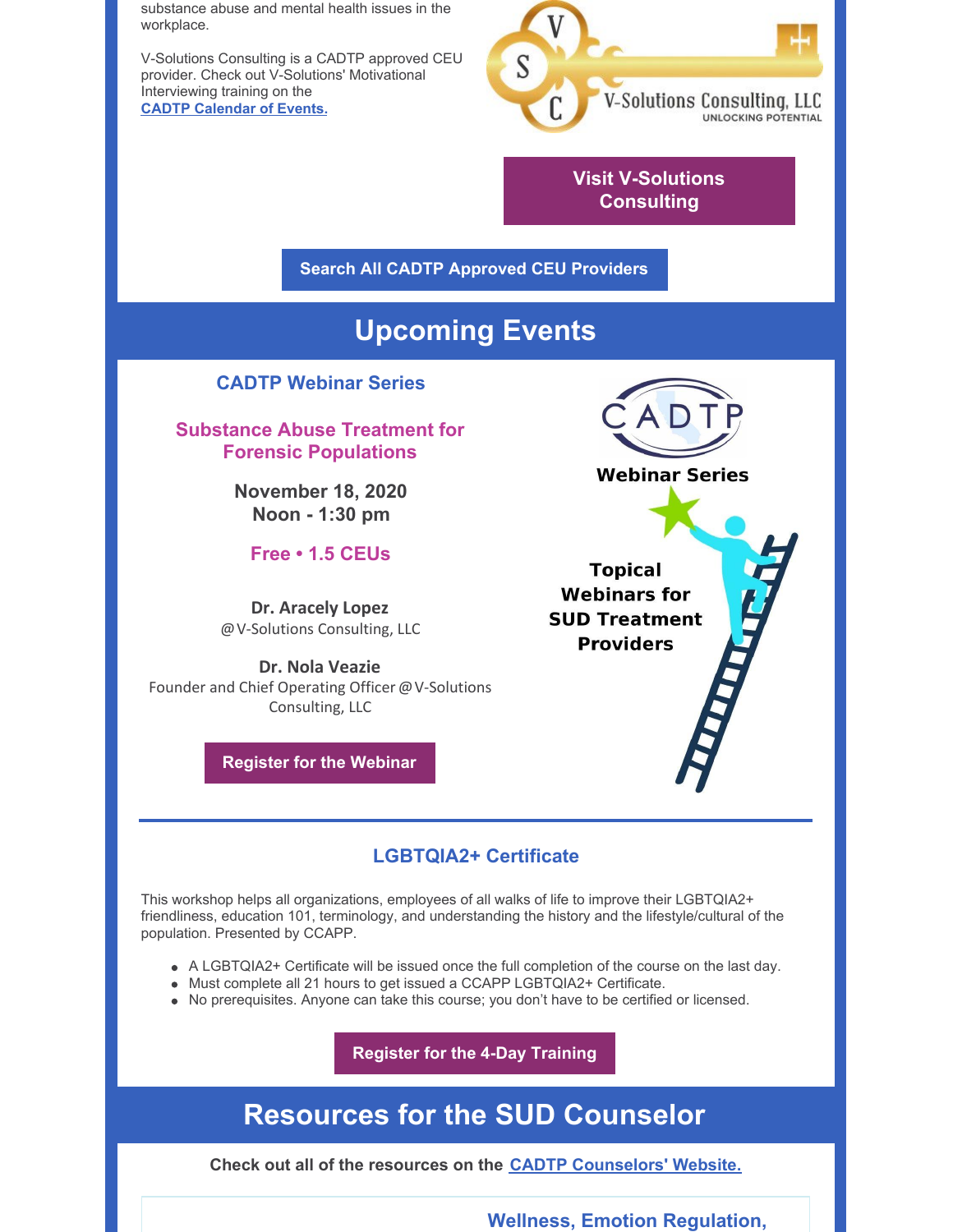

### **and Relapse During Substance Use Disorder Treatment**

By: Philip B. Clarke, Todd F. Lewis, Jane E. Myers, Robert A. Henson, and Brent Hill

Using a cross-sectional study design, the authors investigated the impact of wellness and emotion regulation on relapse in 179 individuals currently enrolled in substance use disorder treatment.

Wiley Online Library - Journal of Counseling and Development - **[Download](https://onlinelibrary.wiley.com/doi/epdf/10.1002/jcad.12296) the Article**



### **CADTP Counselors' Event Calendar**

View the calendar of submit an event! To submit an event for inclusion in the CADTP Counselors Calendar of Events, please send us a note with the event details and your contact information here:

**Add an Event to the CADTP Counselor [Newsletter.](https://cadtpcounselors.org/contact-us/)**



### **CADTP Counselors' Career Center**

The CADTP Counselor Job Board is ACTIVE. Check out the new jobs posted or post a job opening for your organization!

**CADTP [Counselors'](https://cadtpcounselors.org/career-center/) Career Center**

## **Read: A CADTP Guide to FREE and Low Cost CEUs During the [Pandemic](https://cadtpcounselors.org/a-cadtp-guide-to-free-or-low-cost-ceus-during-the-pandemic/)**

WeBinar Archives

Watch and download previous webinars in the CADTP 2020 Webinar Series



Newsletter Archives

Read and download previous editions of the CADTP Counselors' Monthly Newsletter

**Click Here** 

# **CADTP Customer Care**

Have questions? Need assistance?

Call or contact CADTP's friendly and

**Phone: (800) 464-3597**

**Fax: (866) 621-2286**